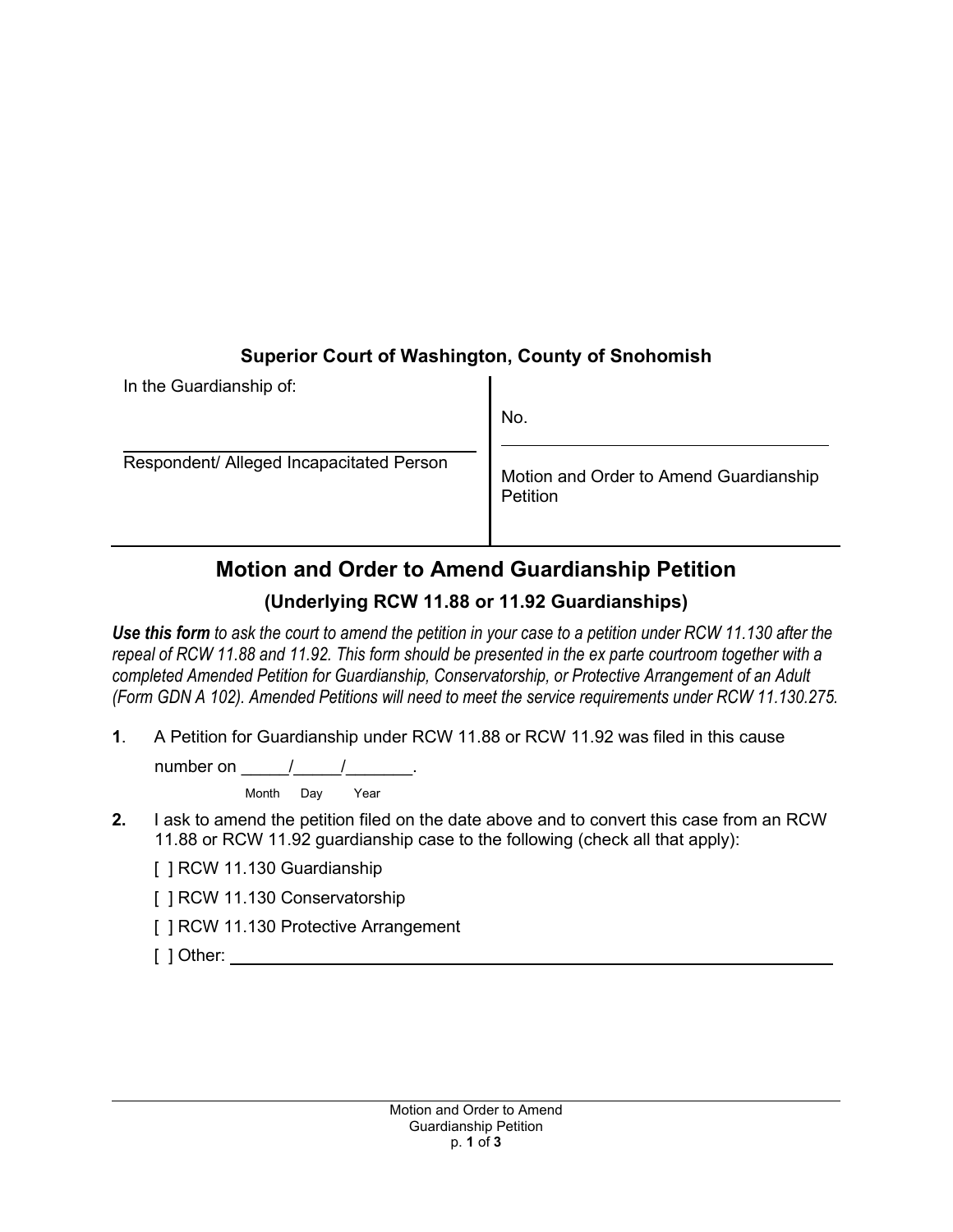## **Person asking for this order fills out below:**

I declare under penalty of perjury under the laws of the state of Washington that the facts I have provided on this form are true and correct.

| Signed at (city and state): <u>contained</u> and state and state of the state of the state of the state of the state of the state of the state of the state of the state of the state of the state of the state of the state of the |                                                                                                                |       |     |
|-------------------------------------------------------------------------------------------------------------------------------------------------------------------------------------------------------------------------------------|----------------------------------------------------------------------------------------------------------------|-------|-----|
|                                                                                                                                                                                                                                     |                                                                                                                |       |     |
| Person asking for this order signs here                                                                                                                                                                                             | Print name here                                                                                                |       |     |
| The following is my contact information:                                                                                                                                                                                            |                                                                                                                |       |     |
| Email:                                                                                                                                                                                                                              | Phone (Optional): Phone (Optional):                                                                            |       |     |
| I agree to accept legal papers for this case at (check one):                                                                                                                                                                        |                                                                                                                |       |     |
| [ ] my lawyer's address, listed below.                                                                                                                                                                                              |                                                                                                                |       |     |
| [ ] the following address <i>(this does <b>not</b> have to be your home address):</i>                                                                                                                                               |                                                                                                                |       |     |
|                                                                                                                                                                                                                                     |                                                                                                                |       |     |
| street address or PO box                                                                                                                                                                                                            | city                                                                                                           | state | zip |
| rules.                                                                                                                                                                                                                              | Note: You and the other party/ies may agree to accept legal papers by email under Civil Rule 5 and local court |       |     |
| Lawyer (if any) fills out below:                                                                                                                                                                                                    |                                                                                                                |       |     |
| Lawyer signs here                                                                                                                                                                                                                   | Print name and WSBA No.                                                                                        | Date  |     |
| Lawyer's street address or PO box                                                                                                                                                                                                   | city                                                                                                           | state | zip |
| Email (if applicable):                                                                                                                                                                                                              |                                                                                                                |       |     |
|                                                                                                                                                                                                                                     | Order on Motion to Amend Guardianship Petition                                                                 |       |     |

The court having considered the motion to amend and convert herein together with the Amended Petition Form GDN A 102, it is ordered:

- **3.** The motion is:
	- [ ] Approved
	- [ ] Denied:
- **4.** The petition is amended and the case is converted from an RCW 11.88 or RCW 11.92 guardianship case to the following (check all that apply):

[ ] RCW 11.130 Guardianship

[ ] RCW 11.130 Conservatorship